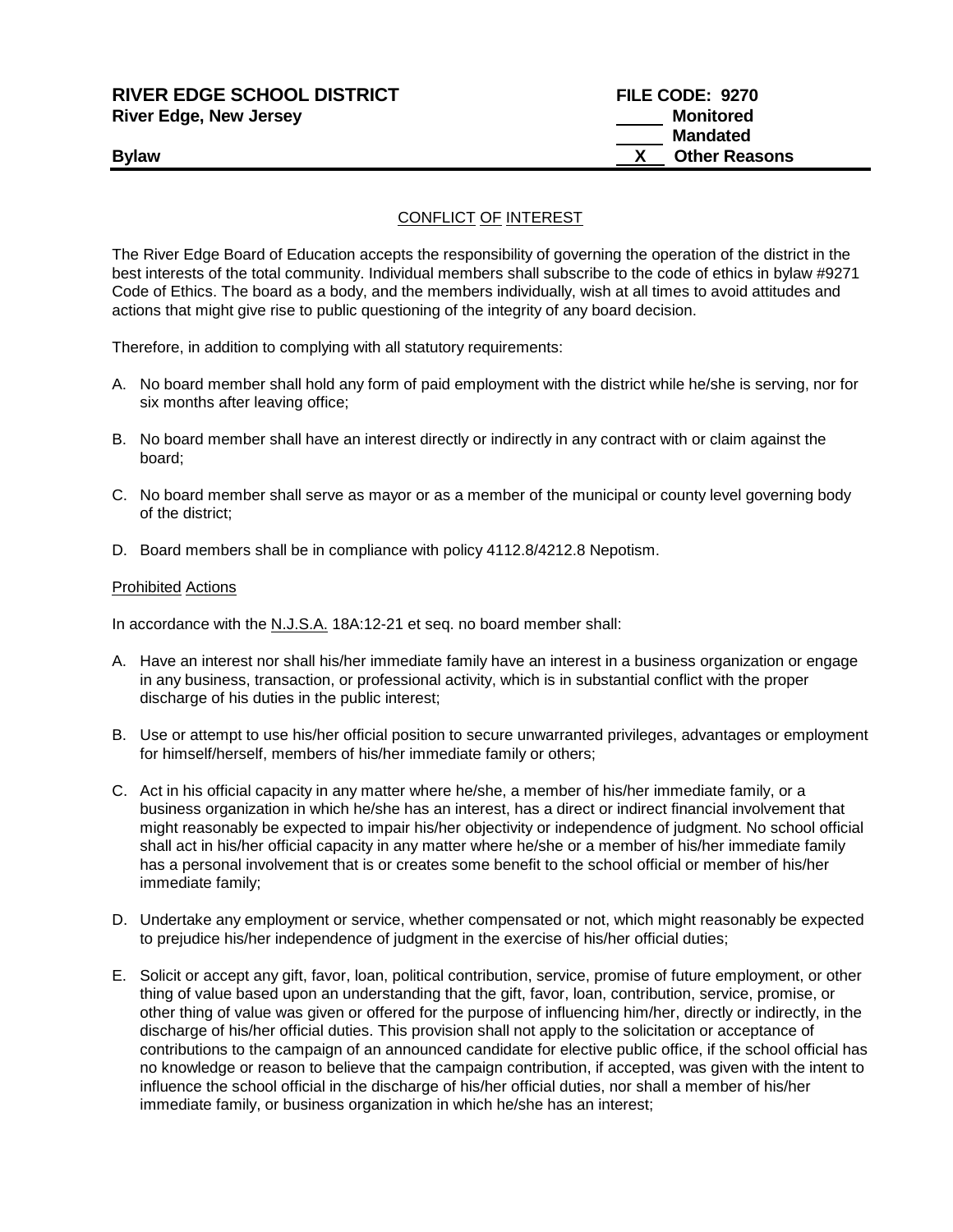## CONFLICT OF INTEREST (continued)

- F. Use, or allow to be used, his/her public office or employment, or any information, not generally available to the members of the public, which he/she receives or acquires in the course of and by reason of his office or employment, for the purpose of securing financial gain for himself, any member of his/her immediate family, or any business organization with which he is associated;
- G. Represent any person or party other than the school board or school district in connection with any cause, proceeding, application or other matter pending before the school district in which he/she serves or in any proceeding involving the school district in which he/she serves or, for officers or employees of the New Jersey School Boards Association, any school district. This provision shall not be deemed to prohibit representation within the context of official labor union or similar representational responsibilities, nor shall a business organization in which he/she has an interest;
- H. Be deemed in conflict with these provisions if, by reason of his/her participation in any matter required to be voted upon, no material or monetary gain accrues to him/her as a member of any business, profession, occupation or group, to any greater extent than any gain could reasonably be expected to accrue to any other member of that business, profession, occupation or group;
- I. Be prohibited from making an inquiry for information on behalf of a constituent, if no fee, reward or other thing of value is promised to, given to or accepted by the member or a member of his immediate family, whether directly or indirectly, in return therefor; and
- J. Nothing shall prohibit any board member, or members of his/her immediate family, from representing himself/herself, or themselves, in negotiations or proceedings concerning his, or their, own interests.

| Adopted:             | December 19, 1990                                              |
|----------------------|----------------------------------------------------------------|
| Revised:             | March 12, 2003, January 7, 2004, July 29, 2009, April 17, 2012 |
| NJSBA Review/Update: | September 2017                                                 |
| Readopted:           | March 13, 2019                                                 |

### Key Words

Conflict of Interest, Board Member Conflict of Interest, Board Member Ethics, Ethics

| Legal References: N.J.S.A. 18A:6-8 |                            | Interest of school officers, etc., in sale of textbooks or<br>supplies; royalties                           |
|------------------------------------|----------------------------|-------------------------------------------------------------------------------------------------------------|
|                                    | N.J.S.A. 18A:6-8.4         | Right to hold elective or appointive state, county or<br>municipal office                                   |
|                                    | N.J.S.A. 18A:12-1.1        | Ineligibility for appointment to paid office or position filled<br>by board                                 |
|                                    | N.J.S.A. 18A:12-2          | Inconsistent interests or office prohibited                                                                 |
|                                    | N.J.S.A. 18A:12-21 et seq. | <b>School Ethics Act</b>                                                                                    |
|                                    | N.J.S.A. 52:13D-12 et seq. | Legislative findings  (regarding conflict of interest)                                                      |
|                                    | N.J.A.C. 6A:4-1.1 et seq.  | Appeals                                                                                                     |
|                                    | N.J.A.C. 6A:28-1.1 et seq. | <b>School Ethics Commission</b>                                                                             |
|                                    | N.J.A.C. 6A:32-3.2         | Requirements for the Code of Ethics for school board<br>members and charter school board of trustee members |

Visotcky v. City Council of Garfield, 113 N.J. Super. 263 (App. Div. 1971)

Vittoria v. West Orange Board of Education, 122 N.J. Super. 340 (App. Div. 1973)

Elms v. Mt. Olive Board of Education, 1977 S.L.D. 713

Scola v. Ringwood Board of Education, 1978 S.L.D. 413

Salerno v. Old Bridge Township Board of Education, 1984 S.L.D. (April 23)